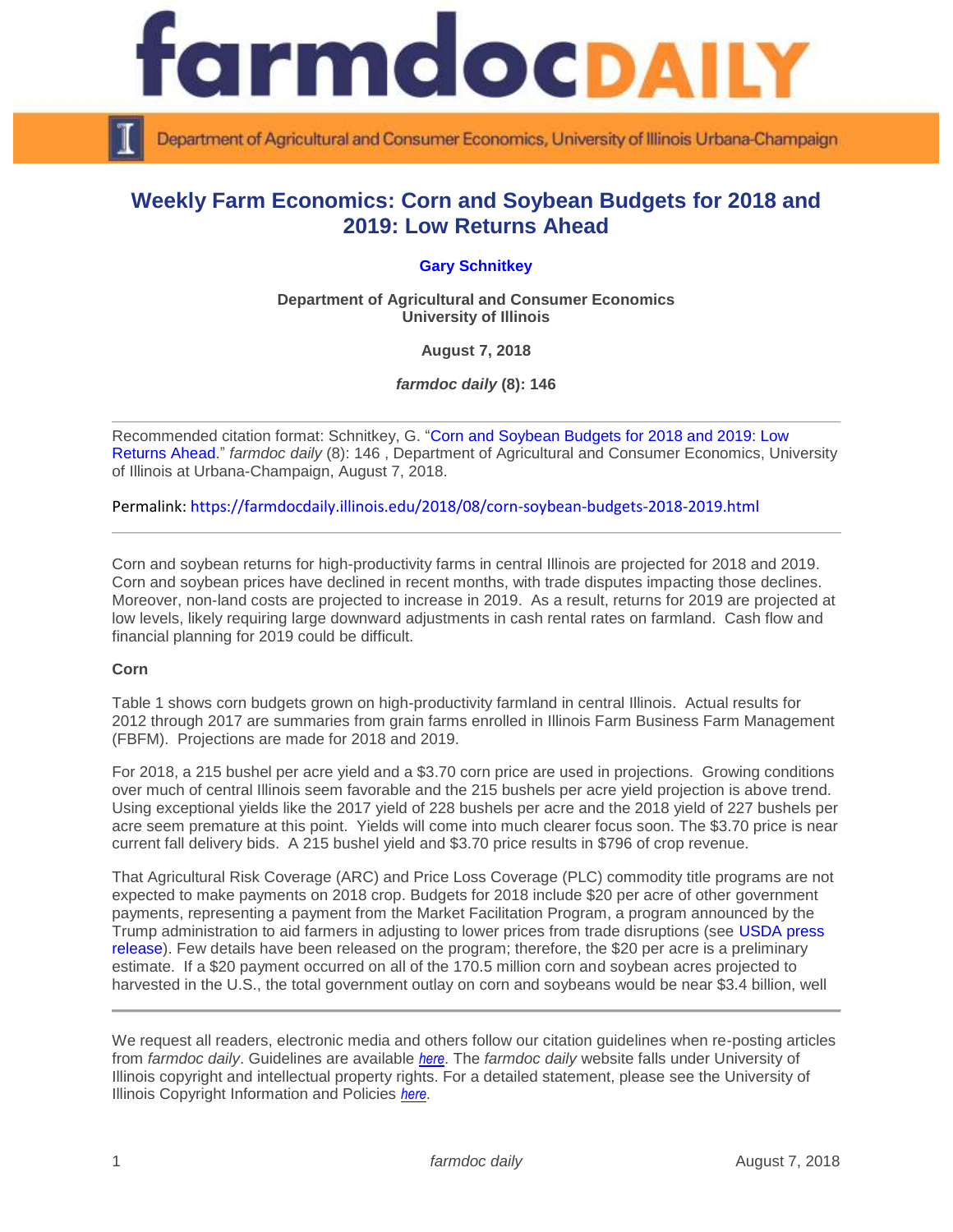below the \$12 billion allocated for trade disruption programs. Larger payments are possible. Conservatism was used in projecting these payments. The same \$20 per acre value will be used for soybeans.

|                             | Actual for 2012 through 2017, Projected for 2018. |                |                |              |                |                   |        |        |  |  |
|-----------------------------|---------------------------------------------------|----------------|----------------|--------------|----------------|-------------------|--------|--------|--|--|
|                             | 2012                                              | 2013           | 2014           | Year<br>2015 | 2016           | 2017              | 2018P  | 2019P  |  |  |
| Yield per acre              | 126                                               | 197            | 231            | 200          | 228            | 227               | 215    | 207    |  |  |
| Price per bu                | \$6.93                                            | \$4.52         | \$3.76         | \$3.72       | \$3.49         | \$3.40            | \$3.70 | \$3.80 |  |  |
| Crop revenue                | \$873                                             | \$890          | \$869          | \$744        | \$796          | \$772             | \$796  | \$787  |  |  |
| ARC/PLC or ACRE             | $\Omega$                                          | 0              | 4              | 45           | 12             | 1                 | 0      | 0      |  |  |
| Other gov't payments        | 24                                                | 22             | $\Omega$       | $\Omega$     | 0              | 0                 | 20     | 0      |  |  |
| Crop insurance proceeds     | 295                                               | 61             | 10             | 31           | $\overline{2}$ | 6                 | 0      | 0      |  |  |
| <b>Gross revenue</b>        | \$1,192                                           | \$973          | \$883          | \$820        | \$810          | $\overline{$779}$ | \$816  | \$787  |  |  |
| Fertilizers                 | 200                                               | 193            | 171            | 166          | 154            | 135               | 130    | 145    |  |  |
| Pesticides                  | 49                                                | 66             | 67             | 66           | 64             | 73                | 73     | 75     |  |  |
| Seed                        | 108                                               | 114            | 120            | 118          | 116            | 115               | 114    | 114    |  |  |
| Drying                      | 16                                                | 24             | 28             | 15           | 13             | 16                | 16     | 18     |  |  |
| Storage                     | 7                                                 | 8              | 12             | 14           | 11             | 15                | 15     | 15     |  |  |
| Crop insurance              | 25                                                | 27             | 24             | 24           | 22             | 24                | 24     | 24     |  |  |
| <b>Total direct costs</b>   | \$405                                             | \$432          | \$422          | $\sqrt{403}$ | \$380          | \$378             | \$372  | \$391  |  |  |
| Machine hire/lease          | 10                                                | 11             | 12             | 12           | 12             | 13                | 13     | 13     |  |  |
| <b>Utilities</b>            | 5                                                 | 5              | 5              | 5            | 5              | 5                 | 5      | 5      |  |  |
| Machine repair              | 22                                                | 22             | 24             | 22           | 22             | 24                | 24     | 24     |  |  |
| Fuel and oil                | 23                                                | 24             | 24             | 17           | 14             | 15                | 15     | 17     |  |  |
| Light vehicle               | $\overline{2}$                                    | $\overline{2}$ | $\overline{2}$ | 1            | 1              | 1                 | 1      | 1      |  |  |
| Mach. depreciation          | 55                                                | 63             | 65             | 67           | 65             | 64                | 63     | 63     |  |  |
| <b>Total power costs</b>    | \$117                                             | \$127          | \$132          | \$124        | \$119          | \$122             | \$121  | \$123  |  |  |
| <b>Hired labor</b>          | 14                                                | 16             | 16             | 17           | 17             | 18                | 18     | 18     |  |  |
| Building repair and rent    | 8                                                 | 6              | 6              | 5            | 4              | 5                 | 5      | 5      |  |  |
| Building depreciation       | 9                                                 | 5              | 11             | 12           | 12             | 12                | 12     | 12     |  |  |
| Insurance                   | 9                                                 | 10             | 10             | 10           | 10             | 10                | 10     | 10     |  |  |
| Misc                        | 8                                                 | 8              | 9              | 8            | 8              | 9                 | 9      | 9      |  |  |
| Interest (non-land)         | 11                                                | 11             | 11             | 13           | 13             | 15                | 16     | 18     |  |  |
| <b>Total overhead costs</b> | \$59                                              | \$56           | \$63           | \$65         | \$64           | \$69              | \$70   | \$72   |  |  |
| <b>Total non-land costs</b> | \$581                                             | \$615          | \$617          | \$592        | \$563          | \$569             | \$563  | \$586  |  |  |
| Operator and land return    | \$611                                             | \$358          | \$266          | \$228        | \$247          | \$210             | \$253  | \$201  |  |  |
| Land costs (e.g. cash rent) | 270                                               | 290            | 293            | 278          | 273            | 267               | 264    | 245    |  |  |
| <b>Farmer return</b>        | \$341                                             | \$68           | -\$27          | $-$50$       | -\$26          | -\$57             | $-$12$ | $-$44$ |  |  |

Total non-land costs in 2018 are projected at \$563 per acre, yielding \$253 of operator and land return. Operator and land return is the amount to that can be split between farmer and landowner. Budgets include land costs equal to the average cash rent for this high-productivity farmland. Subtracting this \$264 cash rent gives a -\$12 farmer return on cash rented farmland.

While negative, the -\$12 projected return for 2018 is higher than the -\$57 return in 2017. The 2018 corn price of \$3.80 is projected higher than the \$3.40 price for 2017. The \$20 projected Market Facilitation Program payment also contributes to higher returns.

For 2019, a 207 bushel per acre yield is used in projections, the trend yield for central Illinois. This trend yield is below recent yields, but is near the trend yield. Counting on continued high yields seems imprudent. A \$3.80 price is used in projections, giving \$787 per acre of crop revenue. No other revenue is projected.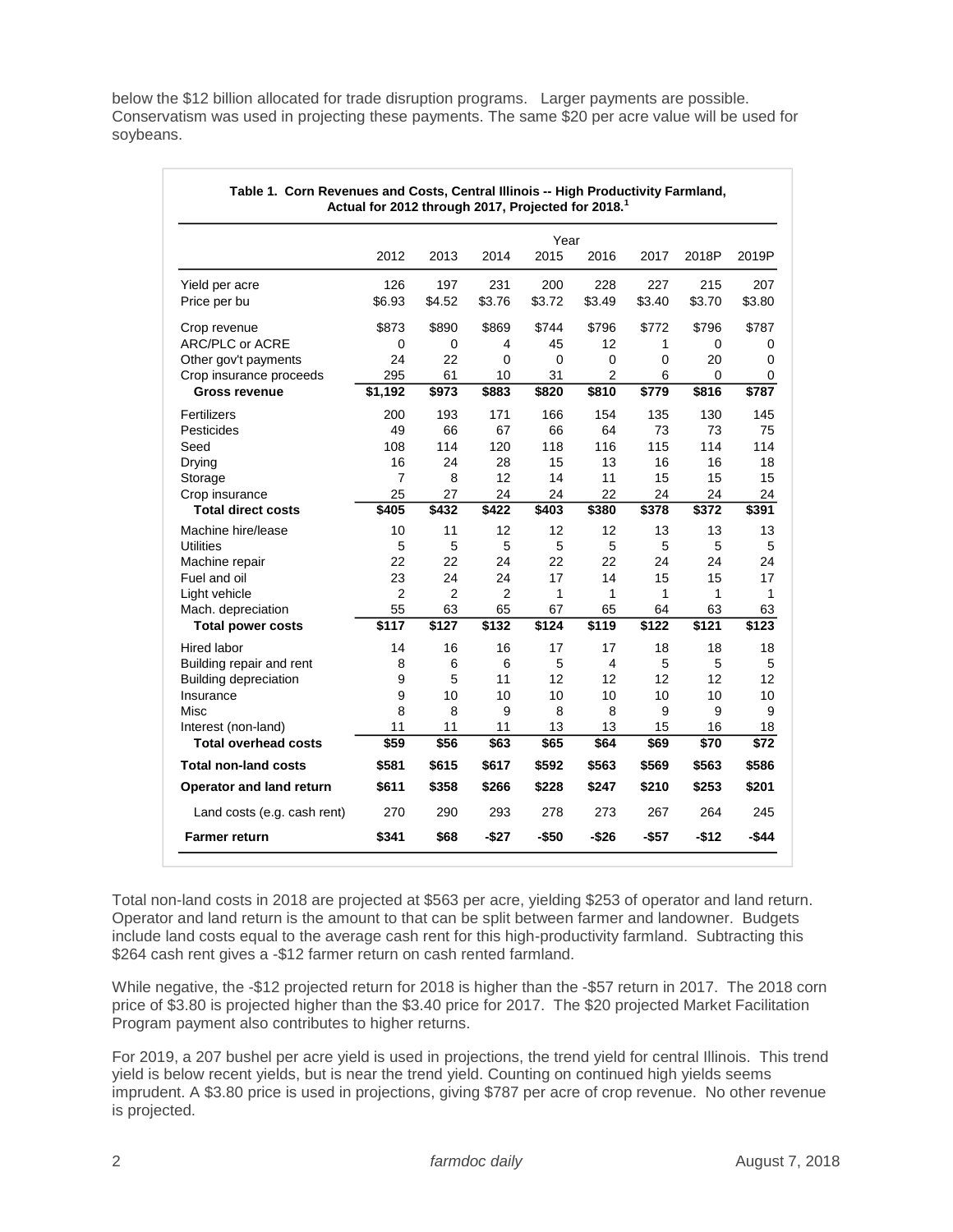Non-land costs are projected to rise from \$563 per acre in 2018 to \$586 per acre in 2019. Energy costs have been rising, leading to cost increases in fertilizer, drying, and fuel. The major increase comes from fertilizer, increasing from \$130 per acre to \$145 per acre.

Operator and land returns are projected at \$201 per acre in 2019. Any cash rent above \$201 per acre would lead to negative returns to farmers.

#### **Soybeans**

Table 2 shows revenues and costs for soybeans. For 2018, a 65 bushel per acre yield is used in projections. Again, more information on yields will be known soon. An \$8.90 soybean price is used in projections, above fall delivery bid prices. As noted in an earlier *farmdoc daily* article [\(July 10, 2018\)](https://farmdocdaily.illinois.edu/2018/07/2018-income-projections-after-recent-price-declines.html), the amount of pre-harvest hedging of soybeans will have a large impact on revenue. Crop revenue is projected at \$579 per acre. No ARC or PLC payment is included in revenue projections. A \$20 per acre Market Facilitation Program payment is included in the budget. Gross revenue then is \$599 per acre.

| Table 2. Soybean Revenues and Costs, Central Illinois -- High Productivity Farmland,<br>Actual for 2012 through 2017, Projected for 2018. <sup>1</sup> |                |         |         |        |        |        |        |        |  |  |  |
|--------------------------------------------------------------------------------------------------------------------------------------------------------|----------------|---------|---------|--------|--------|--------|--------|--------|--|--|--|
|                                                                                                                                                        | Year           |         |         |        |        |        |        |        |  |  |  |
|                                                                                                                                                        | 2012           | 2013    | 2014    | 2015   | 2016   | 2017   | 2018P  | 2019P  |  |  |  |
| Yield per acre                                                                                                                                         | 50             | 58      | 64      | 66     | 69     | 68     | 65     | 63     |  |  |  |
| Price per bu                                                                                                                                           | \$14.66        | \$13.35 | \$10.67 | \$9.39 | \$9.99 | \$9.70 | \$8.90 | \$9.00 |  |  |  |
| Crop revenue                                                                                                                                           | \$733          | \$774   | \$683   | \$620  | \$689  | \$660  | \$579  | \$567  |  |  |  |
| ARC/PLC or ACRE                                                                                                                                        | $\mathbf 0$    | 0       | 4       | 45     | 12     | 1      | 0      | 0      |  |  |  |
| Other gov't payments                                                                                                                                   | 24             | 22      | 0       | 0      | 0      | 0      | 20     | 0      |  |  |  |
| Crop insurance proceeds                                                                                                                                | 26             | 6       | 5       | 7      | 1      | 3      | 0      | 0      |  |  |  |
| <b>Gross revenue</b>                                                                                                                                   | \$783          | \$802   | \$692   | \$672  | \$702  | \$664  | \$599  | \$567  |  |  |  |
| Fertilizers                                                                                                                                            | 68             | 65      | 58      | 56     | 49     | 44     | 41     | 54     |  |  |  |
| Pesticides                                                                                                                                             | 39             | 40      | 41      | 40     | 40     | 44     | 44     | 45     |  |  |  |
| Seed                                                                                                                                                   | 69             | 73      | 77      | 76     | 74     | 73     | 73     | 73     |  |  |  |
| Drying                                                                                                                                                 | 1              | 1       | 1       | 1      | 1      | 1      | 1      | 1      |  |  |  |
| Storage                                                                                                                                                | $\overline{4}$ | 4       | 7       | 8      | 8      | 8      | 8      | 8      |  |  |  |
| Crop insurance                                                                                                                                         | 17             | 18      | 18      | 16     | 14     | 16     | 16     | 16     |  |  |  |
| <b>Total direct costs</b>                                                                                                                              | \$198          | \$201   | \$202   | \$197  | \$186  | \$186  | \$183  | \$197  |  |  |  |
| Machine hire/lease                                                                                                                                     | 9              | 9       | 10      | 11     | 11     | 14     | 14     | 14     |  |  |  |
| <b>Utilities</b>                                                                                                                                       | 4              | 4       | 5       | 4      | 4      | 4      | 4      | 4      |  |  |  |
| Machine repair                                                                                                                                         | 19             | 20      | 22      | 19     | 20     | 20     | 20     | 20     |  |  |  |
| Fuel and oil                                                                                                                                           | 20             | 21      | 21      | 15     | 12     | 13     | 13     | 13     |  |  |  |
| Light vehicle                                                                                                                                          | 1              | 1       | 2       | 1      | 1      | 1      | 1      | 1      |  |  |  |
| Mach. depreciation                                                                                                                                     | 48             | 55      | 57      | 57     | 58     | 56     | 54     | 54     |  |  |  |
| <b>Total power costs</b>                                                                                                                               | \$101          | \$110   | \$117   | \$107  | \$106  | \$108  | \$106  | \$106  |  |  |  |
| <b>Hired labor</b>                                                                                                                                     | 13             | 15      | 16      | 16     | 17     | 17     | 17     | 17     |  |  |  |
| Building repair and rent                                                                                                                               | 6              | 5       | 5       | 4      | 4      | 4      | 4      | 4      |  |  |  |
| <b>Building depreciation</b>                                                                                                                           | 8              | 9       | 9       | 10     | 10     | 11     | 11     | 11     |  |  |  |
| Insurance                                                                                                                                              | 9              | 10      | 10      | 10     | 10     | 10     | 10     | 10     |  |  |  |
| Misc                                                                                                                                                   | 8              | 8       | 9       | 8      | 8      | 9      | 9      | 9      |  |  |  |
| Interest (non-land)                                                                                                                                    | 10             | 10      | 10      | 11     | 12     | 13     | 14     | 15     |  |  |  |
| <b>Total overhead costs</b>                                                                                                                            | \$54           | \$57    | \$59    | \$59   | \$61   | \$64   | \$65   | \$66   |  |  |  |
| <b>Total non-land costs</b>                                                                                                                            | \$353          | \$368   | \$378   | \$363  | \$353  | \$358  | \$354  | \$369  |  |  |  |
| Operator and land return                                                                                                                               | \$430          | \$434   | \$314   | \$309  | \$349  | \$306  | \$245  | \$198  |  |  |  |
| Land costs (e.g. cash rent)                                                                                                                            | 270            | 290     | 293     | 278    | 273    | 267    | 264    | 245    |  |  |  |
| <b>Farmer return</b>                                                                                                                                   | \$160          | \$144   | \$21    | \$31   | \$76   | \$39   | -\$20  | -\$47  |  |  |  |